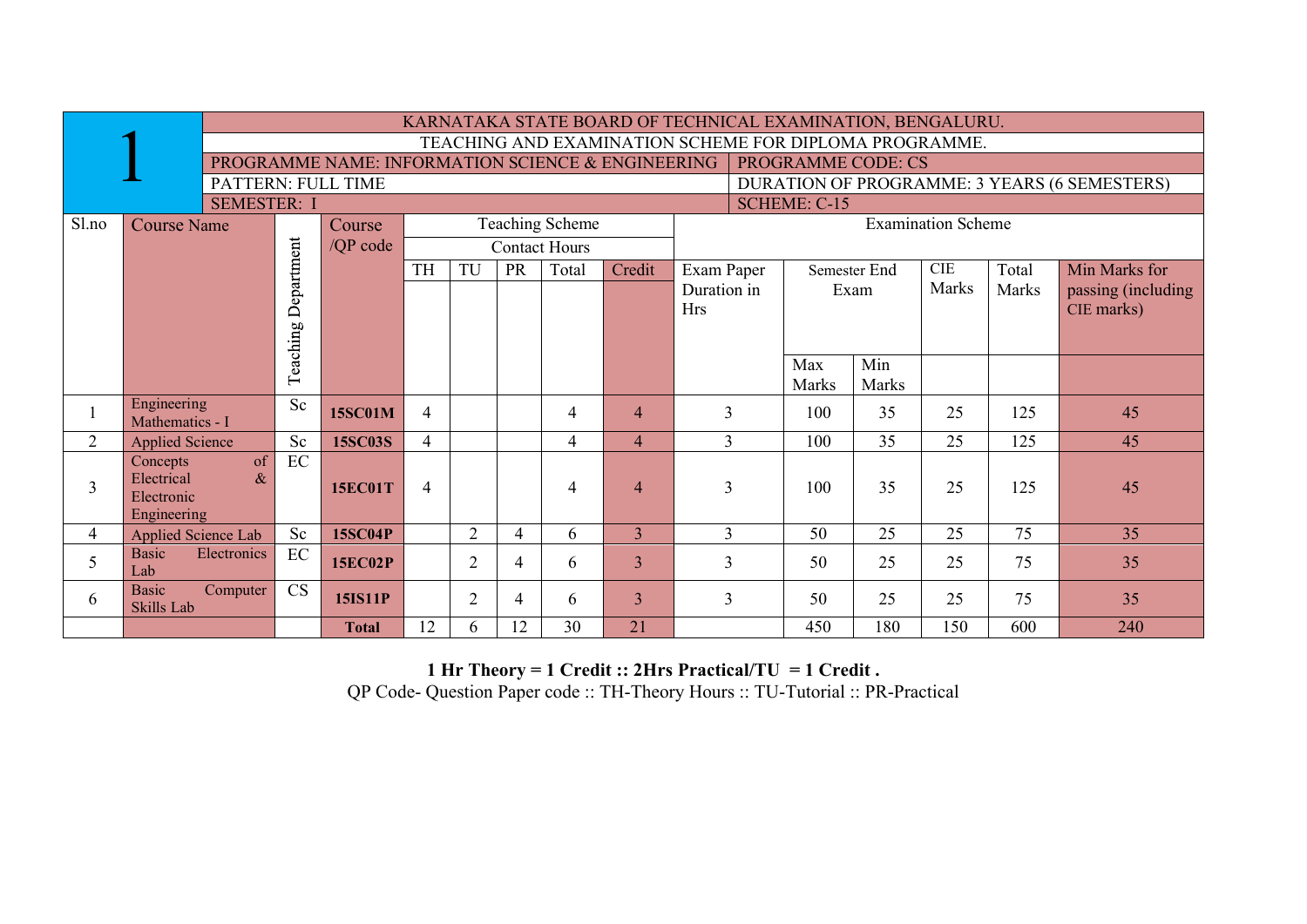|                |                                   |                                                |                |                                                                            |                |    |                      |                | KARNATAKA STATE BOARD OF TECHNICAL EXAMINATION, BENGALURU. |                           |              |       |                                   |                |
|----------------|-----------------------------------|------------------------------------------------|----------------|----------------------------------------------------------------------------|----------------|----|----------------------|----------------|------------------------------------------------------------|---------------------------|--------------|-------|-----------------------------------|----------------|
|                |                                   |                                                |                |                                                                            |                |    |                      |                | TEACHING AND EXAMINATION SCHEME FOR DIPLOMA PROGRAMME.     |                           |              |       |                                   |                |
|                |                                   | PROGRAMME NAME: COMPUTER SCIENCE & ENGINEERING |                |                                                                            |                |    |                      |                |                                                            | <b>PROGRAMME CODE: CS</b> |              |       |                                   |                |
|                |                                   | PATTERN: FULL TIME                             |                |                                                                            |                |    |                      |                |                                                            |                           |              |       | DURATION OF PROGRAMME: 3 YEARS (6 |                |
|                |                                   |                                                |                |                                                                            |                |    |                      |                |                                                            | <b>SEMESTERS</b> )        |              |       |                                   |                |
|                | <b>SEMESTER: II</b>               |                                                |                | <b>SCHEME: C-15</b><br><b>Teaching Scheme</b><br><b>Examination Scheme</b> |                |    |                      |                |                                                            |                           |              |       |                                   |                |
| Sl.no          | <b>Course Name</b>                |                                                | Course         |                                                                            |                |    |                      |                |                                                            |                           |              |       |                                   |                |
|                |                                   |                                                | /QP code       |                                                                            |                |    | <b>Contact Hours</b> |                |                                                            |                           |              |       |                                   |                |
|                |                                   | Teaching Department                            |                | TH                                                                         | TU             | PR | Total                | Credit         | Exam Paper                                                 |                           | Semester End | CIE   | Total                             | Min Marks for  |
|                |                                   |                                                |                |                                                                            |                | 7  |                      |                | Duration in                                                |                           | Exam         | Marks | Marks                             | passing        |
|                |                                   |                                                |                |                                                                            |                |    |                      |                | <b>Hrs</b>                                                 |                           |              |       |                                   | (including CIE |
|                |                                   |                                                |                |                                                                            |                |    |                      |                |                                                            |                           |              |       |                                   | marks)         |
|                |                                   |                                                |                |                                                                            |                |    |                      |                |                                                            | Max                       | Min          |       |                                   |                |
|                |                                   |                                                |                |                                                                            |                |    |                      |                |                                                            | Marks                     | <b>Marks</b> |       |                                   |                |
|                | Engineering                       | Sc                                             |                |                                                                            |                |    |                      |                |                                                            |                           |              |       |                                   |                |
|                | Mathematics - II                  |                                                | <b>15SC02M</b> | 4                                                                          |                |    | 4                    | $\overline{4}$ | $\mathfrak{Z}$                                             | 100                       | 35           | 25    | 125                               | 45             |
| $\overline{2}$ | Communication                     | Sc & Huma                                      | <b>15CP01E</b> | $\overline{4}$                                                             |                |    | 4                    | $\overline{4}$ | $\overline{3}$                                             | 100                       | 35           | 25    | 125                               | 45             |
|                | Skills in English                 |                                                |                |                                                                            |                |    |                      |                |                                                            |                           |              |       |                                   |                |
|                | Digital and                       | $\overline{\text{CS}}$                         |                |                                                                            |                |    |                      |                |                                                            |                           |              |       |                                   |                |
| 3              | Computer                          |                                                | <b>15CS21T</b> | $\overline{4}$                                                             |                |    | 4                    | $\overline{4}$ | $\overline{3}$                                             | 100                       | 35           | 25    | 125                               | 45             |
|                | fundamentals                      |                                                |                |                                                                            |                |    |                      |                |                                                            |                           |              |       |                                   |                |
| $\overline{4}$ | <b>Digital Electronics</b><br>Lab | $\rm EC$                                       | <b>15EC03P</b> |                                                                            | $\overline{2}$ | 4  | 6                    | $\overline{3}$ | $\mathfrak{Z}$                                             | 50                        | 25           | 25    | 75                                | 35             |
|                | <b>Basic Web Design</b>           | $\overline{\text{CS}}$                         |                |                                                                            |                |    |                      |                |                                                            |                           |              |       |                                   |                |
| 5              | Lab                               |                                                | <b>15IS22P</b> |                                                                            | $\overline{2}$ | 4  | 6                    | $\overline{3}$ | $\overline{3}$                                             | 50                        | 25           | 25    | 75                                | 35             |
| 6              | Multimedia lab                    | <b>CS</b>                                      | <b>15IS23P</b> |                                                                            | $\overline{2}$ | 4  | 6                    | $\overline{3}$ | $\overline{3}$                                             | 50                        | 25           | 25    | 75                                | 35             |
|                |                                   |                                                | <b>Total</b>   | 12                                                                         | 6              | 12 | 30                   | 21             |                                                            | 450                       | 180          | 150   | 600                               | 240            |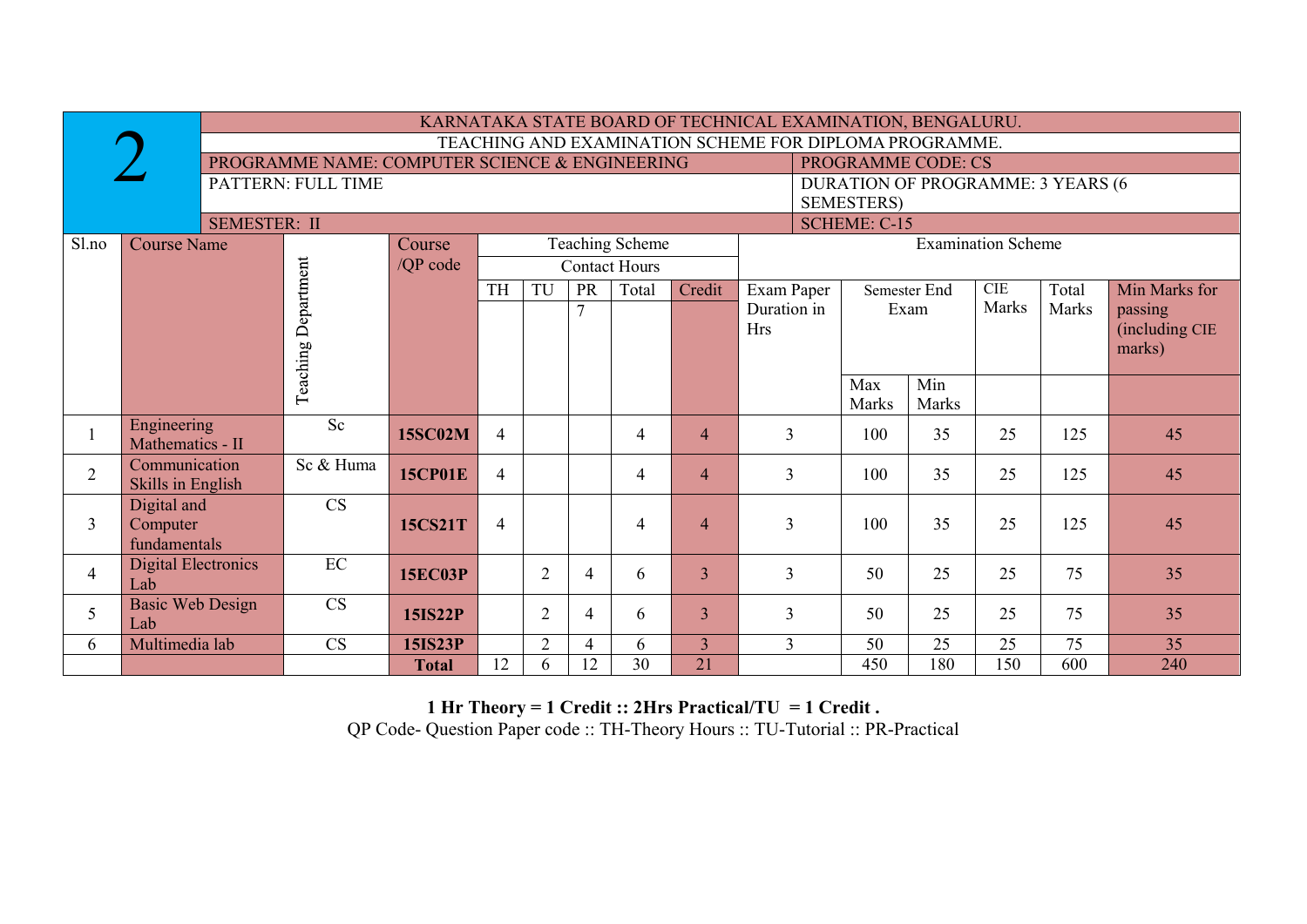|                    | KARNATAKA STATE BOARD OF TECHNICAL EXAMINATION, BENGALURU. |                 |                                                                                |                |                                                     |    |                      |                |                                              |  |              |              |              |       |                    |
|--------------------|------------------------------------------------------------|-----------------|--------------------------------------------------------------------------------|----------------|-----------------------------------------------------|----|----------------------|----------------|----------------------------------------------|--|--------------|--------------|--------------|-------|--------------------|
|                    | TEACHING AND EXAMINATION SCHEME FOR DIPLOMA PROGRAMME.     |                 |                                                                                |                |                                                     |    |                      |                |                                              |  |              |              |              |       |                    |
|                    |                                                            |                 | <b>PROGRAMME CODE: IS</b><br>PROGRAMME NAME: INFORMATION SCIENCE & ENGINEERING |                |                                                     |    |                      |                |                                              |  |              |              |              |       |                    |
| PATTERN: FULL TIME |                                                            |                 |                                                                                |                |                                                     |    |                      |                | DURATION OF PROGRAMME: 3 YEARS (6 SEMESTERS) |  |              |              |              |       |                    |
|                    | <b>SEMESTER: III</b>                                       |                 |                                                                                |                |                                                     |    |                      |                | <b>SCHEME: C-15</b>                          |  |              |              |              |       |                    |
| Sl.no              | <b>Course Name</b>                                         |                 | Course                                                                         |                | <b>Teaching Scheme</b><br><b>Examination Scheme</b> |    |                      |                |                                              |  |              |              |              |       |                    |
|                    |                                                            | Department      | /OP code                                                                       |                |                                                     |    | <b>Contact Hours</b> |                |                                              |  |              |              |              |       |                    |
|                    |                                                            |                 |                                                                                | <b>TH</b>      | TU                                                  | PR | Total                | Credit         | Exam Paper                                   |  | Semester End |              | CIE          | Total | Min Marks for      |
|                    |                                                            |                 |                                                                                |                |                                                     |    |                      |                | Duration in                                  |  | Exam         |              | <b>Marks</b> | Marks | passing (including |
|                    |                                                            |                 |                                                                                |                |                                                     |    |                      |                | <b>Hrs</b>                                   |  |              |              |              |       | CIE marks)         |
|                    |                                                            | Teaching        |                                                                                |                |                                                     |    |                      |                |                                              |  |              |              |              |       |                    |
|                    |                                                            |                 |                                                                                |                |                                                     |    |                      |                |                                              |  | Max          | Min          |              |       |                    |
|                    |                                                            |                 |                                                                                |                |                                                     |    |                      |                |                                              |  | Marks        | <b>Marks</b> |              |       |                    |
|                    | Programming with                                           | $\overline{IS}$ |                                                                                |                |                                                     |    |                      |                |                                              |  |              |              |              |       |                    |
|                    | $\mathcal{C}$                                              |                 | <b>15CS31T</b>                                                                 | $\overline{4}$ |                                                     |    | $\overline{4}$       | $\overline{4}$ | 3                                            |  | 35<br>100    |              | 25           | 125   | 45                 |
| $\overline{2}$     | <b>Operating System</b>                                    | IS              | 15CS43T                                                                        | $\overline{4}$ |                                                     |    | $\overline{4}$       | $\overline{4}$ | 3                                            |  | 100          | 35           | 25           | 125   | 45                 |
|                    | Database                                                   | <b>IS</b>       |                                                                                |                |                                                     |    |                      |                |                                              |  |              |              |              |       |                    |
| $\mathfrak{Z}$     | Management<br><b>Systems</b>                               |                 | 15CS33T                                                                        | $\overline{4}$ |                                                     |    | $\overline{4}$       | $\overline{4}$ | $\overline{3}$                               |  | 100          | 35           | 25           | 125   | 45                 |
|                    |                                                            | <b>IS</b>       |                                                                                |                |                                                     |    |                      |                |                                              |  |              |              |              |       |                    |
| $\overline{4}$     | <b>Computer Network</b>                                    |                 | <b>15CS34T</b>                                                                 | $\overline{4}$ |                                                     |    | $\overline{4}$       | $\overline{4}$ | 35<br>25<br>3<br>100<br>125                  |  |              |              | 45           |       |                    |
| 5                  | Programming with                                           | $\overline{IS}$ | <b>15IS31P</b>                                                                 |                | $\overline{2}$                                      | 4  | 6                    | $\overline{3}$ | 25<br>25<br>3<br>50                          |  |              |              | 75           | 35    |                    |
|                    | C Lab                                                      |                 |                                                                                |                |                                                     |    |                      |                |                                              |  |              |              |              |       |                    |
| 6                  | <b>DBMS</b> and GUI<br>Lab                                 | <b>IS</b>       | <b>15IS32P</b>                                                                 |                | $\overline{2}$                                      | 4  | 6                    | $\overline{3}$ | 3                                            |  | 50           | 25           | 25           | 75    | 35                 |
| $\tau$             | Linux Lab                                                  | IS              | 15IS33P                                                                        |                | $\overline{2}$                                      | 4  | 6                    | 3              | $\overline{3}$                               |  | 50           | 25           | 25           | 75    | 35                 |
| <b>Total</b>       |                                                            |                 |                                                                                |                | 6                                                   | 12 | 34                   | 25             |                                              |  | 550          | 215          | 175          | 725   | 285                |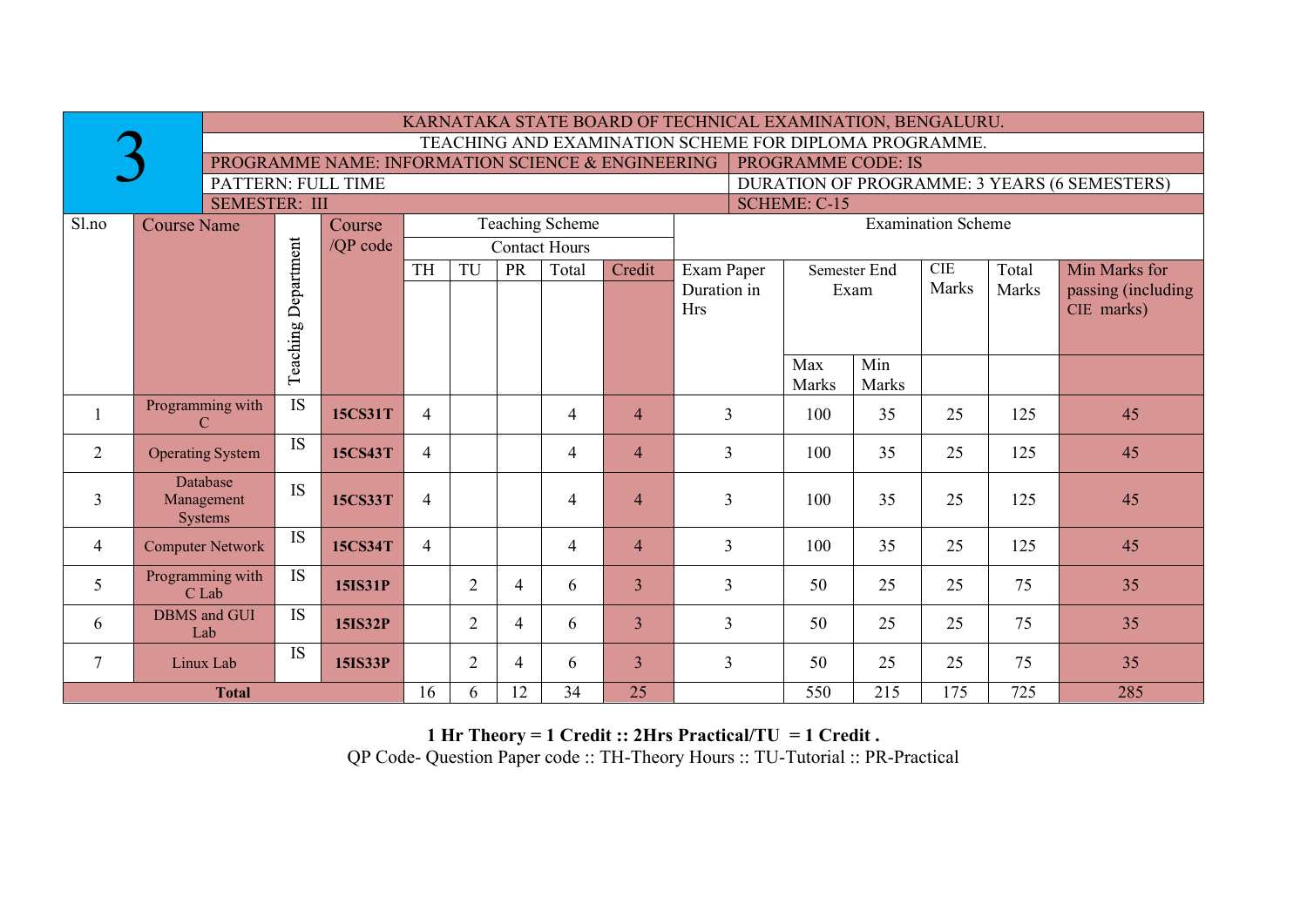|                                                                    |                                                                                | KARNATAKA STATE BOARD OF TECHNICAL EXAMINATION, BENGALURU.<br>TEACHING AND EXAMINATION SCHEME FOR DIPLOMA PROGRAMME. |                |                |                |                      |                        |                |             |                              |                        |                           |       |                |  |
|--------------------------------------------------------------------|--------------------------------------------------------------------------------|----------------------------------------------------------------------------------------------------------------------|----------------|----------------|----------------|----------------------|------------------------|----------------|-------------|------------------------------|------------------------|---------------------------|-------|----------------|--|
|                                                                    |                                                                                |                                                                                                                      |                |                |                |                      |                        |                |             |                              |                        |                           |       |                |  |
|                                                                    | PROGRAMME NAME: INFORMATION SCIENCE & ENGINEERING<br><b>PROGRAMME CODE: IS</b> |                                                                                                                      |                |                |                |                      |                        |                |             |                              |                        |                           |       |                |  |
| PATTERN: FULL TIME<br>DURATION OF PROGRAMME: 3 YEARS (6 SEMESTERS) |                                                                                |                                                                                                                      |                |                |                |                      |                        |                |             |                              |                        |                           |       |                |  |
|                                                                    | <b>SEMESTER: IV</b><br><b>SCHEME: C-15</b>                                     |                                                                                                                      |                |                |                |                      |                        |                |             |                              |                        |                           |       |                |  |
| Sl.no                                                              | <b>Course Name</b><br>Course                                                   |                                                                                                                      |                |                |                |                      | <b>Teaching Scheme</b> |                |             |                              |                        | <b>Examination Scheme</b> |       |                |  |
|                                                                    |                                                                                | /QP code                                                                                                             |                |                |                | <b>Contact Hours</b> |                        |                |             |                              |                        |                           |       |                |  |
|                                                                    |                                                                                | Department                                                                                                           |                | <b>TH</b>      | TU             | <b>PR</b>            | Total                  | Credit         | Exam Paper  |                              | Semester End           | CIE                       | Total | Min Marks for  |  |
|                                                                    |                                                                                |                                                                                                                      |                |                |                |                      |                        |                | Duration in |                              | Exam                   | Marks                     | Marks | passing        |  |
|                                                                    |                                                                                |                                                                                                                      |                |                |                |                      |                        |                | <b>Hrs</b>  |                              |                        |                           |       | (including CIE |  |
|                                                                    |                                                                                |                                                                                                                      |                |                |                |                      |                        |                |             | marks)                       |                        |                           |       |                |  |
|                                                                    |                                                                                |                                                                                                                      |                |                |                |                      |                        | Min<br>Max     |             |                              |                        |                           |       |                |  |
|                                                                    |                                                                                | Teaching                                                                                                             |                |                |                |                      |                        | Marks<br>Marks |             |                              |                        |                           |       |                |  |
|                                                                    | Data Structures using                                                          |                                                                                                                      |                |                |                |                      |                        |                |             |                              |                        |                           |       |                |  |
|                                                                    | C                                                                              | <b>IS</b>                                                                                                            | 15CS41T        | 4              |                |                      | 4                      | $\overline{4}$ | 3           |                              | 100<br>35<br>25<br>125 |                           |       | 45             |  |
| 2                                                                  | OOP using Java                                                                 | <b>IS</b>                                                                                                            | 15CS42T        | 4              |                |                      | 4                      | $\overline{4}$ | 3           | 100                          | 35                     | 25                        | 125   | 45             |  |
| $\overline{3}$                                                     | Analysis and Design of<br><b>Algorithms</b>                                    | <b>IS</b>                                                                                                            | 15IS41T        | 4              |                |                      | 4                      | $\overline{4}$ | 3           | 35<br>25<br>125<br>100<br>45 |                        |                           |       |                |  |
| $\overline{4}$                                                     | Professional Ethics &<br><b>Indian Constitution</b>                            | <b>IS</b>                                                                                                            | <b>15CS44T</b> | $\overline{4}$ |                |                      | 4                      | $\overline{4}$ | 3           | 100                          | 35                     | 25                        | 125   | 45             |  |
| 5                                                                  | Data Structures Lab                                                            | IS                                                                                                                   | <b>15IS42P</b> |                | $\overline{2}$ | $\overline{4}$       | 6                      | $\overline{3}$ | 3           | 50                           | 25                     | 25                        | 75    | 35             |  |
| 6                                                                  | OOP with Java Lab                                                              | <b>IS</b>                                                                                                            | 15IS43P        |                | $\overline{2}$ | 4                    | 6                      | $\overline{3}$ | 3           | 50                           | 25                     | 25                        | 75    | 35             |  |
| $\overline{7}$                                                     | Analysis and Design of<br>IS<br><b>15IS44P</b><br>Algorithms Lab               |                                                                                                                      |                |                | $\overline{2}$ | 4                    | 6                      | $\overline{3}$ | 3           | 50                           | 25                     | 25                        | 75    | 35             |  |
|                                                                    | 25<br>34<br>550<br>215<br>175<br>725<br>12<br>16<br><b>Total</b><br>6          |                                                                                                                      |                |                |                |                      |                        |                | 285         |                              |                        |                           |       |                |  |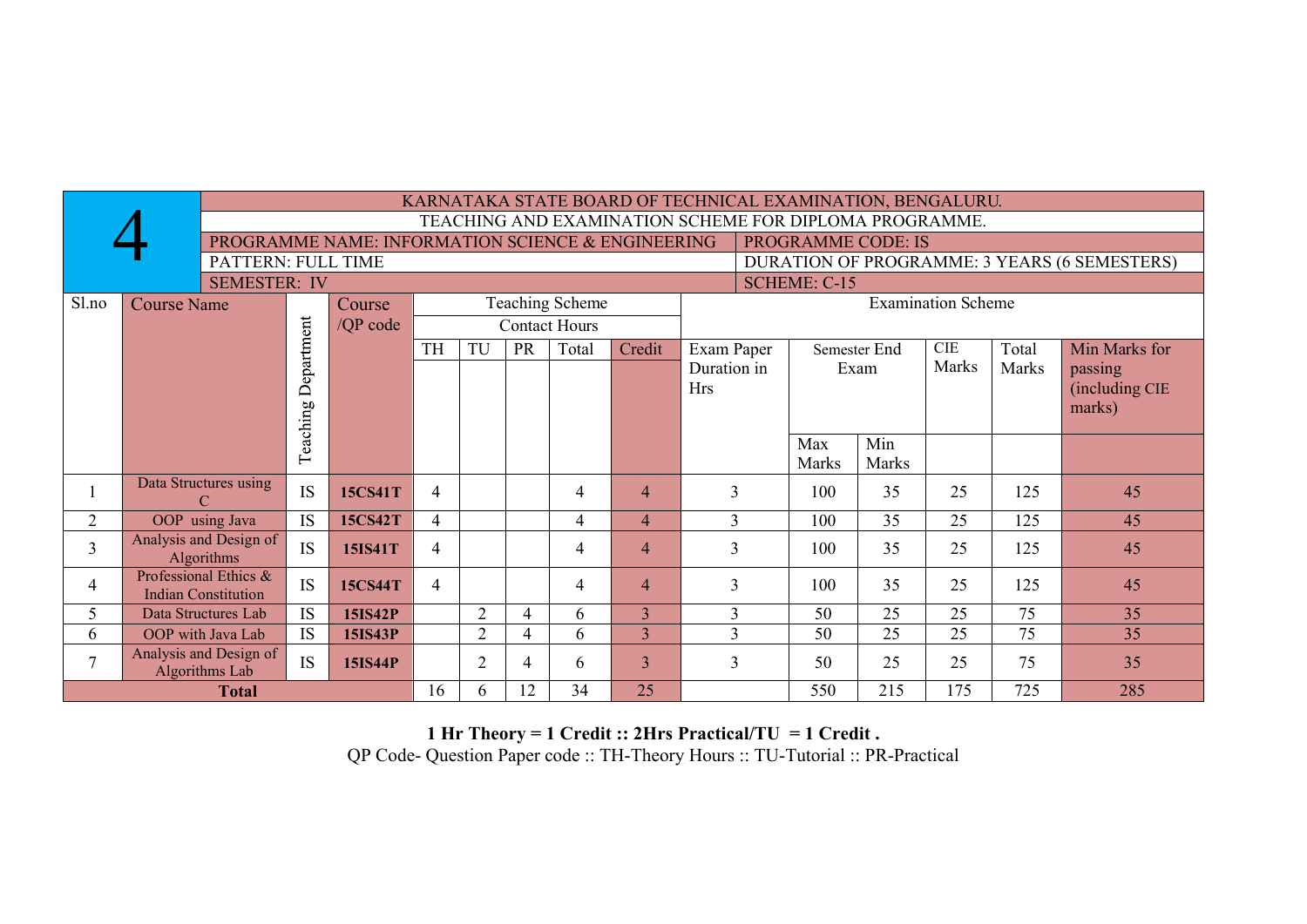|                    |                                                                    |                                                        |                 |                |                          |                |                      | KARNATAKA STATE BOARD OF TECHNICAL EXAMINATION, BENGALURU. |                     |                           |       |                 |              |       |                                              |
|--------------------|--------------------------------------------------------------------|--------------------------------------------------------|-----------------|----------------|--------------------------|----------------|----------------------|------------------------------------------------------------|---------------------|---------------------------|-------|-----------------|--------------|-------|----------------------------------------------|
|                    |                                                                    | TEACHING AND EXAMINATION SCHEME FOR DIPLOMA PROGRAMME. |                 |                |                          |                |                      |                                                            |                     |                           |       |                 |              |       |                                              |
|                    | PROGRAMME NAME: INFORMATION SCIENCE &<br><b>PROGRAMME CODE: IS</b> |                                                        |                 |                |                          |                |                      |                                                            |                     |                           |       |                 |              |       |                                              |
| <b>ENGINEERING</b> |                                                                    |                                                        |                 |                |                          |                |                      |                                                            |                     |                           |       |                 |              |       |                                              |
|                    | PATTERN: FULL TIME                                                 |                                                        |                 |                |                          |                |                      |                                                            |                     |                           |       |                 |              |       | DURATION OF PROGRAMME: 3 YEARS (6 SEMESTERS) |
|                    | <b>SEMESTER: V</b>                                                 |                                                        |                 |                |                          |                |                      |                                                            | <b>SCHEME: C-15</b> |                           |       |                 |              |       |                                              |
| Sl.No              | <b>Course Name</b>                                                 | <b>Teaching Scheme</b><br>Course                       |                 |                |                          |                |                      |                                                            |                     | <b>Examination Scheme</b> |       |                 |              |       |                                              |
|                    |                                                                    | Department                                             | $\overline{QP}$ |                |                          |                | <b>Contact Hours</b> |                                                            |                     |                           |       |                 |              |       |                                              |
|                    |                                                                    |                                                        | code            | TH             | TU                       | <b>PR</b>      | Total                | Credit                                                     | Exam Paper          |                           |       | Semester End    | <b>CIE</b>   | Total | Min Marks for                                |
|                    |                                                                    |                                                        |                 |                |                          |                |                      |                                                            | Duration in         |                           |       | Exam            | <b>Marks</b> | Marks | passing                                      |
|                    |                                                                    |                                                        |                 |                |                          |                |                      |                                                            | <b>Hrs</b>          |                           |       |                 |              |       | (including CIE                               |
|                    |                                                                    | Teaching                                               |                 |                |                          |                |                      |                                                            |                     |                           |       |                 |              |       | marks)                                       |
|                    |                                                                    |                                                        |                 |                |                          |                |                      |                                                            |                     |                           |       |                 |              |       |                                              |
|                    |                                                                    |                                                        |                 |                |                          |                |                      |                                                            |                     |                           | Max   | Min             |              |       |                                              |
|                    |                                                                    |                                                        |                 |                |                          |                |                      |                                                            |                     |                           | Marks | <b>Marks</b>    |              |       |                                              |
|                    | Software Engineering                                               | <b>IS</b>                                              | 15CS51T         | $\overline{4}$ | $\overline{\phantom{0}}$ | $\blacksquare$ | 4                    | $\overline{4}$                                             |                     | 3                         | 100   | 35              | 25           | 125   | 45                                           |
| $\overline{2}$     | Web Programming                                                    | <b>IS</b>                                              | 15CS52T         | $\overline{4}$ |                          |                | 4                    | 4                                                          |                     | 3                         | 100   | $\overline{35}$ | 25           | 125   | 45                                           |
| 3                  | Data mining                                                        | IS                                                     | 15IS51T         | $\overline{4}$ |                          | L.             | 4                    | $\overline{4}$                                             |                     | 3                         | 100   | 35              | 25           | 125   | 45                                           |
| 4                  | <b>Green Computing</b>                                             | <b>IS</b>                                              | 15CS54T         | $\overline{4}$ |                          | L.             | $\overline{4}$       | $\overline{4}$                                             |                     | 3                         | 100   | 35              | 25           | 125   | 45                                           |
| 5                  | Web<br>Programming<br>lab                                          | $\overline{IS}$                                        | <b>15IS52P</b>  | $\blacksquare$ | $\overline{2}$           | $\overline{4}$ | 6                    | $\overline{3}$                                             |                     | $\overline{3}$            | 50    | 25              | 25           | 75    | 35                                           |
| 6                  | PL/SQL<br>Programming Lab                                          | <b>IS</b>                                              | <b>15IS53P</b>  | $\blacksquare$ | 2                        | $\overline{4}$ | 6                    | $\overline{3}$                                             |                     | $\overline{3}$            | 50    | 25              | 25           | 75    | 35                                           |
| $\overline{7}$     | <b>Professional Practices</b><br>lab                               | <b>IS</b>                                              | <b>15IS54P</b>  |                | $\overline{2}$           | $\overline{4}$ | 6                    | $\overline{3}$                                             |                     | $\overline{3}$            | 50    | 25              | 25           | 75    | 35                                           |
| 8                  | Project Work - I                                                   | <b>IS</b>                                              | <b>15IS55P</b>  | $\blacksquare$ |                          | $\overline{2}$ | 3                    |                                                            |                     | End of VI<br>Semester     |       |                 | 25           |       |                                              |
|                    |                                                                    |                                                        | <b>Total</b>    | 16             | $\mathcal{I}$            | 14             | 37                   | 25                                                         |                     |                           | 550   | 215             | 200          | 725   | 285                                          |